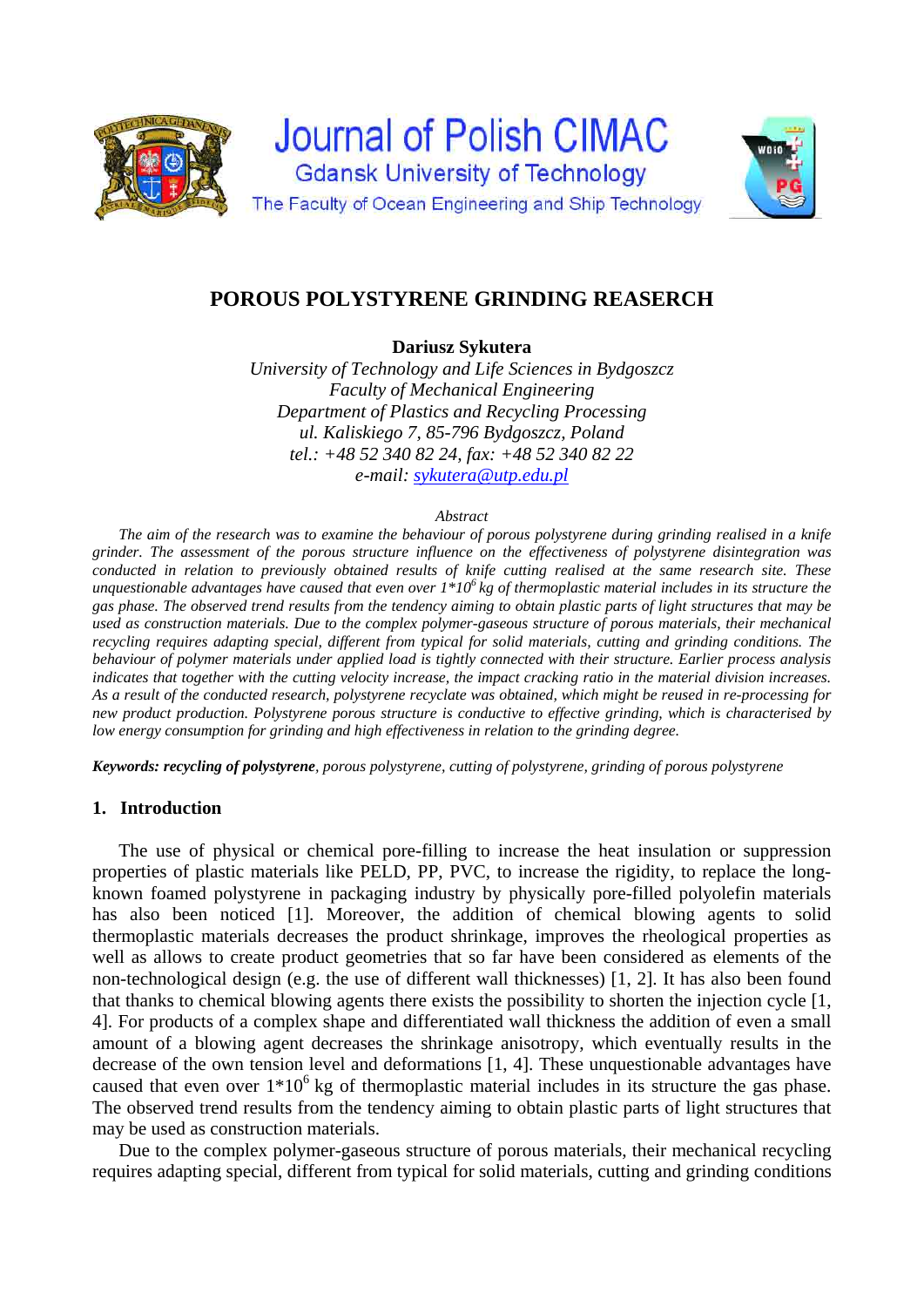[3-7]. The behaviour of polymer materials under applied load is tightly connected with their structure. Polymer viscoelasticity causes that, apart from the grinder constructional features, also process temperature and the velocity of external forces interaction with the input material, causing its disintegration, influence the final grinding process effectiveness. Earlier process analysis indicates that together with the cutting velocity increase, the impact cracking ratio in the material division increases. This especially refers to solid thermoplastic materials [4, 7]. Basing on this, one may regard that an advantageous solution is the use of high peripheral speed of the knives. However, one should remember that high process dynamics causes the increase of powdery fraction participation and recycled material electrification. The phenomena is disadvantageous from the point of view of recycling the material. Due to low values of melting temperatures of PS, PE, and especially – of PVC, the material cutting velocity must be a compromise between the disintegration effectiveness and the recyclate quality.

The aim of the research was to examine the behaviour of porous polystyrene during grinding realised in a knife grinder. The assessment of the porous structure influence on the effectiveness of polystyrene disintegration was conducted in relation to previously obtained results of knife cutting realised at the same research site [4-7].

# **2. Research methodology**

 Extruded parts obtained in the laboratory single-screw extruder with mounted research head of 13,5x8 mm mouthpiece cross-section were used for the research. The head was equipped in a three-zone heating system, thanks to which it was possible to achieve proper foaming of the chemical blowing agent in the solid polystyrene. The material was produced of KRASTEN 552 9002 polystyrene by the company Synthos S.A. (Czech Republic) with simultaneous Expancel 980 MBX 120 blowing agent by the company Akzo Nobel (Sweden) dosing. The blowing agent concentrate was added to PS in the amount of 4% of mass. The extrusion process was realised at the following parameters: a) extruder plasticising unit temperature: zone I - 145  $^{\circ}$ C, zone II - 215 <sup>0</sup>C, zone III - 215 <sup>0</sup>C, b) extruding head temperature: zone I - 140 <sup>0</sup>C, zone II - 140 <sup>0</sup>C, c) screw rotary velocity  $n_s = 85$  rot./min<sup>-1</sup>. Profiles of the average cross-section of 14.5x8 mm were obtained, with final cross-section dimensions, especially for porous extruded material, controlled by the peripheral velocity of the suction cylinders. The porous material density with the content of the blowing agent of 4% in mass was estimated at the level of  $446,3\pm12,6$  kg·m<sup>-3</sup>, while for solid PS the obtained density equaled  $986,5\pm21,4 \text{ kg}\cdot\text{m}^3$ . Initially cut material was disintegrated at the research site for examining the cutting and grinding processes, whose description and research capacities are included in research thesis [4, 7]. Knives of special design ensuring adequate susceptibility to deformation at the influence of the cutting force were equipped in strain gauges by company VISAY (Germany), which were stuck in the full bridge configuration. The courses of the alterations of force and torsion moment were registered by means of a converted ESAM Traveller 1 (Germany) with software, at the assumed examining time of  $10^{-2}$  s. Cutting knives of geometrical features presented in research [4], were applied, whose cutting edges were reclined in relation to the rotor axis by the angle  $2\lambda = 6^0$ . The angle of the cutting knives equalled 60<sup>0</sup>. The tests were conducted at the peripheral velocity of the moving knives of  $3 \text{ m} \cdot \text{s}^{-1}$  and with the use of sieve of the hole diameter of  $\varnothing$  9 mm. The calculation of the unitary energy consumption (in relation to the ground mass) was carried out basing on the torque alteration diagram during the realisation of grinding process, according to the methodology suggested in research work [8]. The grain distribution of the obtained recyclate was estimated through sieve analysis in dry conditions with the use of sieves of the hole diameter of  $\varnothing$  8; 7; 6, 5; 3,5; and 2. The process was realised in an eccentric sieve machine and the analysis time equalled 8 minutes. While grinding, the temperatures of the fixed knife and in the area of the separating sieve were also measured.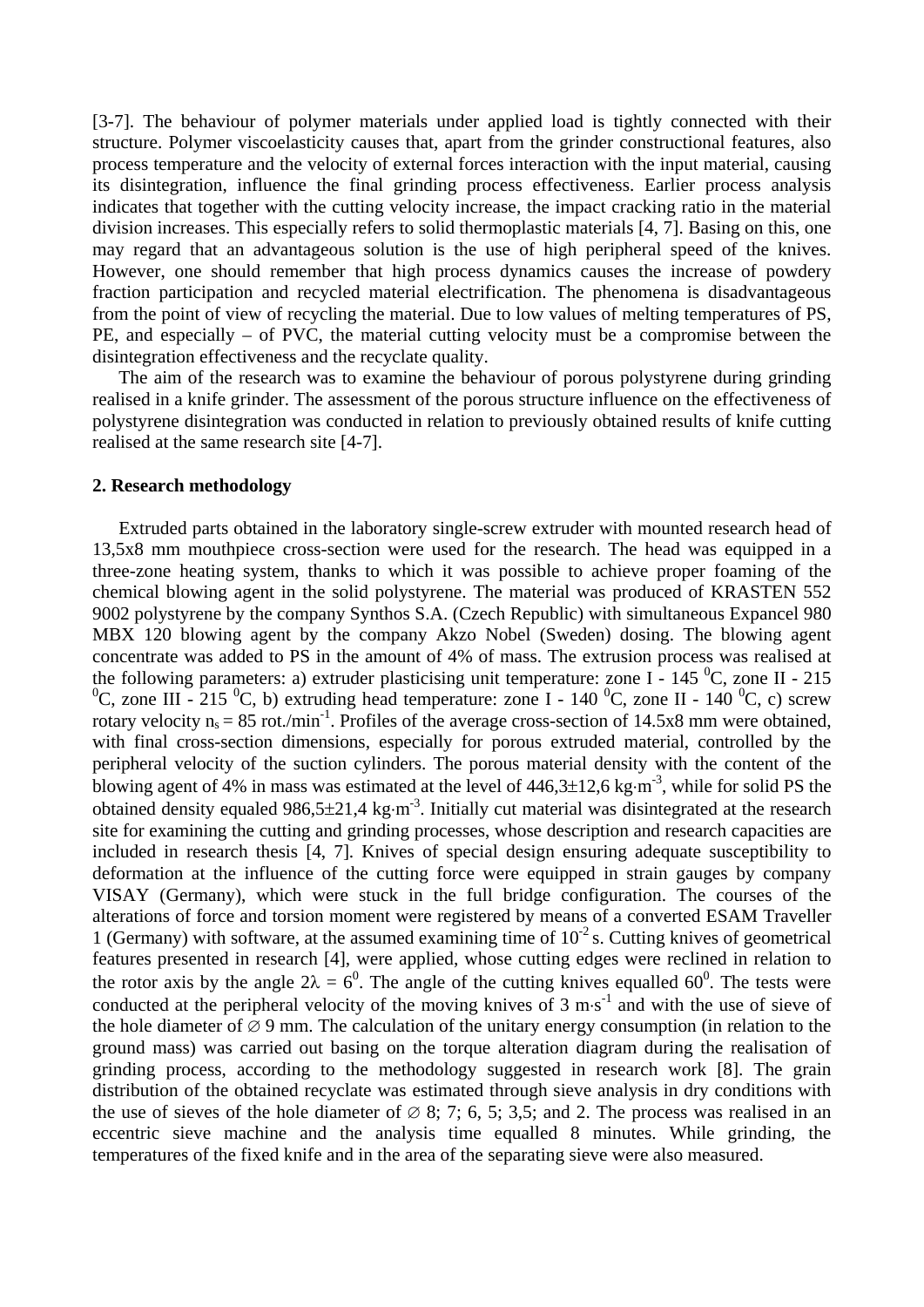#### **3. Results of grinding**

The analysis of grinding research indicates significant influence of material structure on its mechanical recycling susceptibility. Specific energy consumption for solid polystyrene grinding is essentially lower to the energy quantity needed for grinding extruded polystyrene with 4% porophore content (Fig. 1). At the same time, no effect of porophore content on the energy level needed for material cutting was found out. In all the cases of porous polystyrene a similar level of energy consumption was obtained, slightly higher than 40 kJ·kg<sup>-1</sup>. Such a low level of energy consumption, when compared to other polymer materials, on porous polystyrene disintegration shows high susceptibility of this material to grinding.



*Fig. 1. Changes of the specific energy consumption during grinding polystyrene of variable pore quantity in a knife mill. The tests were conducted at the tangential velocity of the moving knives of 3 m\*s<sup>-1</sup> and with the use of sieves of the hole diameter of*  $\varnothing$  *9 mm (the figure shows average values and standard deviations).* 

The changes in material grinding effectiveness can especially be noticed while analysing the mass changes during grinding (Fig. 2) as well as taking into account the changes of energy consumption, which were defined basing on the torque changes (Fig. 3).



*Fig. 2. Changes of the efficiency during grinding polystyrene of variable pore quantity in a knife mill. The tests were conducted at the tangential velocity of the moving knives of 3 m\*s<sup>-1</sup> and with the use of sieves of the hole diameter of*  $\varnothing$  *9 mm (the figure*  $\varnothing$ *) shows average values and standard deviations).*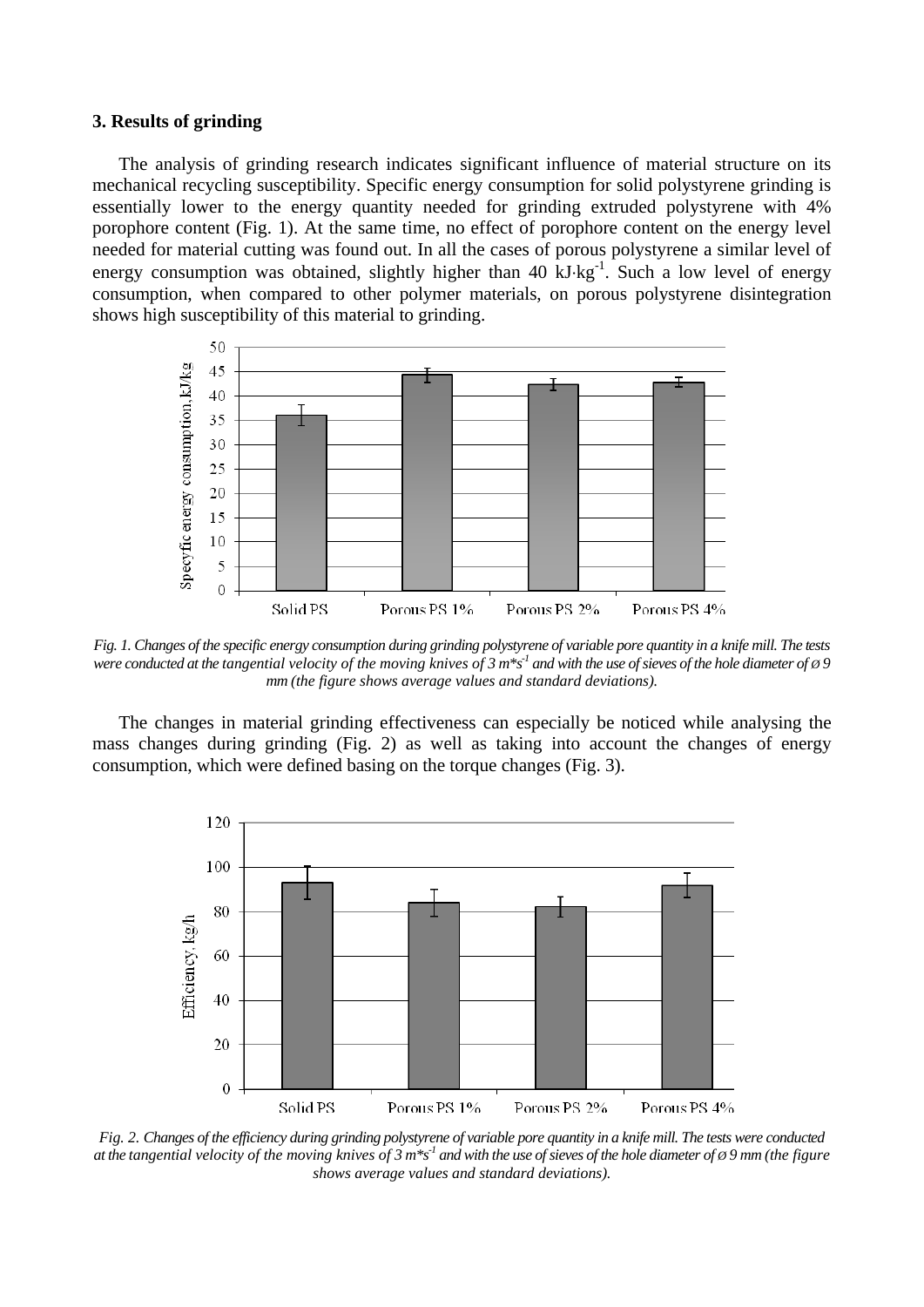The analysis of the two diagrams indicates the fact that in case of solid polystyrene grinding, due to its low toughness, the input segmentation takes place through cutting and impact cracking. The process proceeds very intensively due to the fact that in the gap between the moving and fixed knives material segmentation is initiated through its incising and the following uncontrolled brittle cracking caused by rotary movement of the rotor. Porous structure creation limits the phenomenon and emphasises the significance of cutting as the basic material segmentation manner. Pores created by introduction into the PS structure a blowing agent or a neutral gas moderate crack propagation while cutting and constitute a kind of its flexible phase. Chemically modified polystyrene segmentation is connected with the highest energy expenditure (Fig. 3), which indicates that in these cases the material disintegration takes place mainly through cutting.



*Fig. 3. The exemplary course of change of energy consumption (measurement at regular intervals - 0,1 s) required to disintegration polystyrene of different porosity degree* 

Obtaining a defined segmentation degree for solid PS is the most prolonged, and unitary energy expenditure for this material grinding is lower than for extruded PS with 4% of blowing agent in mass. This is the result of a high participation of gaseous phase in material, which constitutes the area of material unwholeness. The dominant participation of cutting in porous polystyrene disintegration is confirmed by the measurements of the temperature registered inside the mill chamber and in the area of the sieve. For all the cases considered in the research heat load is minor, and the temperature did not exceed  $40^{\circ}$ C.

The analysis of the obtained recyclate disintegration shows the dominant participation of fraction of grain range of 3,5<x<5mm, regardless the structure type (Fig. 4). This grain fraction participation constitutes about 35% of the whole mass of the obtained recyclate. Fractions of  $5 < x < 6$  mm and  $6 < x < 7$ mm also have a great weight for the grain distribution. Together they constitute another 35% of the mass of the analysed recyclate input regardless the polystyrene structure type. It can, therefore, be agreed that the sieve of Ø 9 mm generates the greatest content of grains within the range of 3,5 to 7 mm, which, form the point of view of further processing, is a positive phenomenon.

It is also worth mentioning that the initial analysis of microscope pictures reveals that in case of porous polystyrene a set of grains with flat cross planes and straight edges was obtained (with clear marks of knife cutting), which shows the dominant significance of cutting in material division. Solid polystyrene recyclate is characterised by similar shape. On the contrary, the difference in relation to porous material concerns the cutting surfaces which for recyclate are less flat with elements of hollows and bulges. This shows a significant participation of percussive cracking in brittle polystyrene disintegration, which gives an additional confirmation of low energy consumption for solid PS. Initiated by cooperative cutting knives material cutting is, due to its hardness and brittleness, further propagated unprompted. The above described mechanism of polystyrene division finds its confirmation in the obtained recyclate grain content.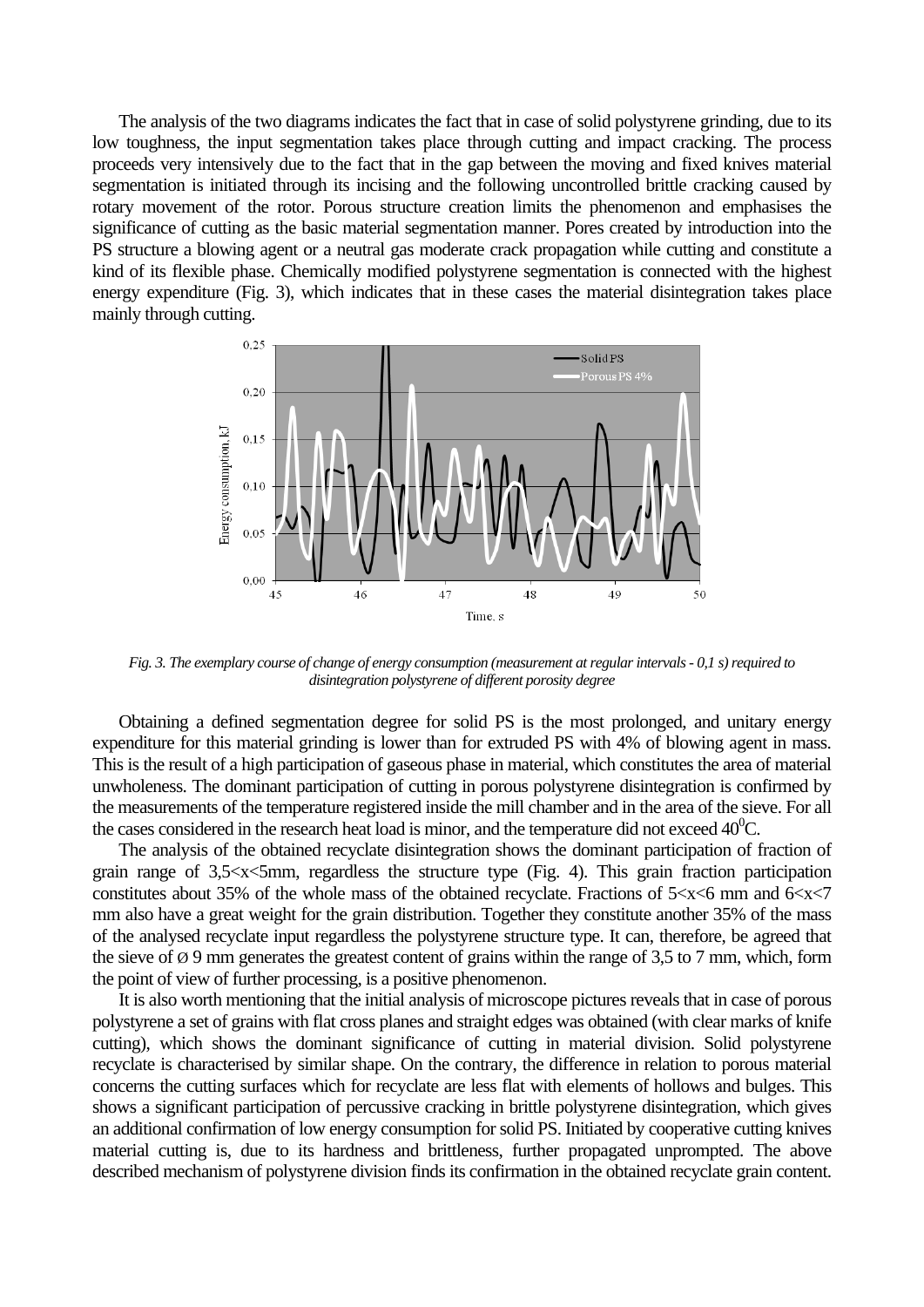Despite the use sieves of the hole diameter of 9 mm in the knife mill, about 50% of the mass is composed of grains of the average volume of 5 mm and less (Fig. 4).



*Fig. 4. Grain size distribution of the obtained PS recyclate* 

#### **5. Conclusions**

The presented research proves that the porous structure created in polystyrene significantly influences the material susceptibility to grinding. Together with the pore content growth in the PS structure, the material segmentation in a knife mill chamber takes place with the lower participation of impact cracking, mainly though cutting. Polystyrene modification through its porefilling caused obtaining the material of a restricted susceptibility to impact cracking, whose segmentation to the grain degree allowing subsequent processing requires higher energy expenditures. Porous polystyrene grinding is form the point of view of efficiency and unitary energy consumption, far less effective. The employment of the same material disintegration conditions caused obtaining similar grinding degree. The dominant fractions, constituting more than 60% of the input mass, are a set of grains of much smaller dimensions than the ones used in the working chamber of the sieve (the hole diameter of  $\varnothing$  9mm).

# **References**

- [1] Bieliński, M., *Techniki porowania tworzyw termoplastycznych*, Akademia Techniczno-Rolnicza, Bydgoszcz 2004.
- [2] Sołtysiak, R., Bieliński, M., *Właściwości litych i porowatych płyt z PVC*, Inżynieria i Aparatura Chemiczna, SIMPress, 44 (36), pp. 74-75, Gliwice 2005.
- [3] Flizikowski, J., *Rozdrabnianie tworzyw sztucznych*, Akademia Techniczno-Rolnicza, Bydgoszcz 1998.
- [4] Sykutera, D., *Stanowisko badawcze i wstępne wyniki badań cięcia termoplastycznych tworzyw porowatych*, Przetwórstwo Tworzyw, IMPiB, 4 (136), pp. 214-217, Gliwice 2010.
- [5] Sykutera D., *Cięcie wolnoobrotowe porowatego PVC,* Inżynieria i Aparatura Chemiczna, SIMPress, 45 (37), pp.76-77, Gliwice 2006.
- [6] Sykutera, D., *Recykling mechaniczny porowatego polietylenu małej gęstości*, Przetwórstwo Tworzyw, IMPiB, 5 (143), pp. 382-384, Gliwice 2011.